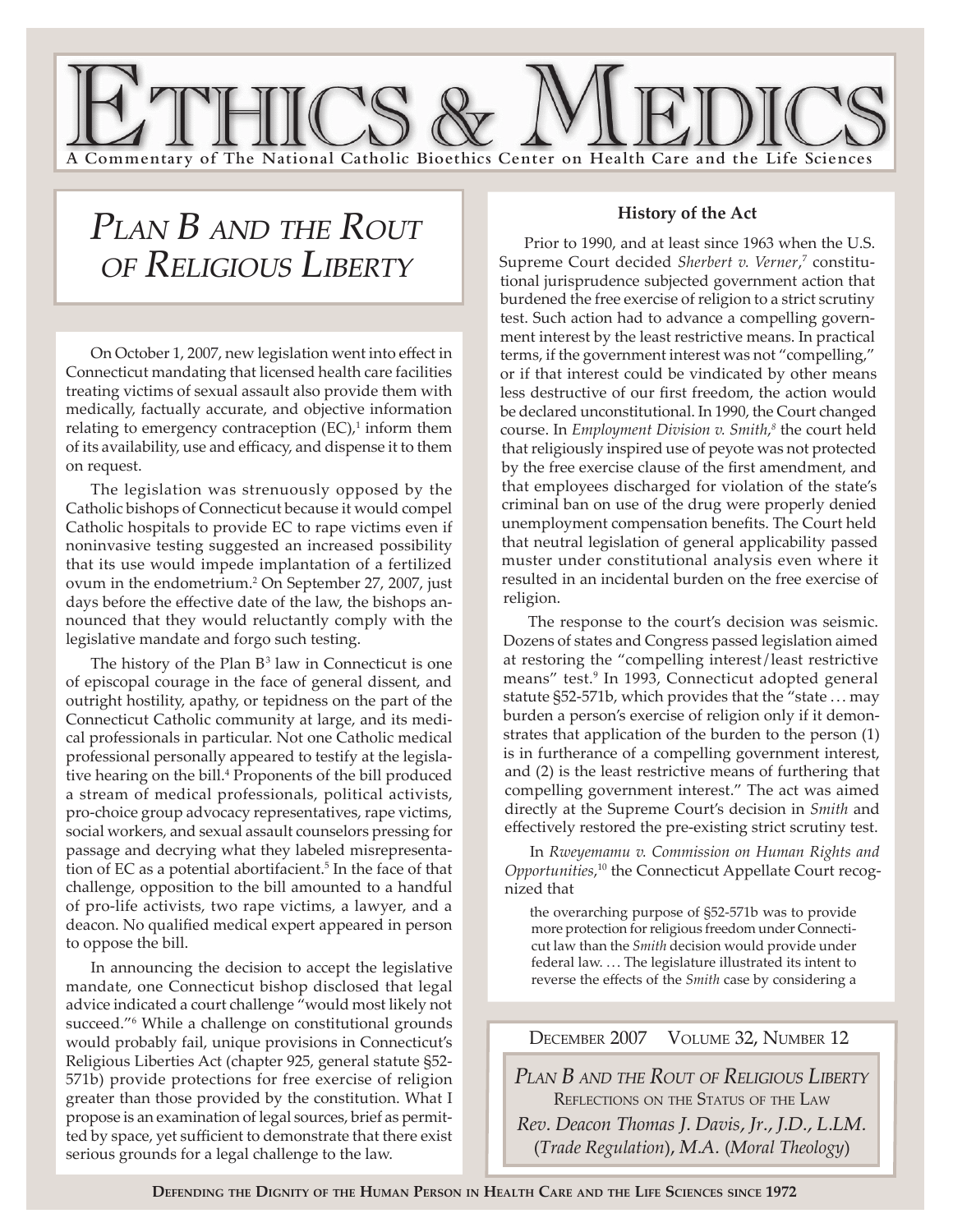## ETHICS & MEDICS

number of specific situations in which its application would lead to the decreased protection of religious freedoms.<sup>11</sup>

The Court held that §52-571b protected the free exercise of religion "with the strict scrutiny test" and that the legislature intended greater protection for religious practices "such as the ritualistic use of peyote at issue in *Smith*. .. . The legislative history is replete with examples of religious practices that the legislature intended to protect under §52-571b's strict scrutiny test."12

In a footnote to that statement, the Court cited examples that demonstrate the application of the Connecticut statute to the Plan B bill: "lighting of candles in church, the receiving of wine at holy communion, and wearing a yarmulke in court." These were drawn from comments of state representatives during the legislative hearing on the bill. Those references were in response to concerns that neutral laws of general applicability (i.e., fire codes and minimum drinking age laws) could prevent lighted candles in buildings or provision of communion under the form of wine to children, and thus not be protected by the constitutional analysis adopted in *Smith*. The other examples cited by the Appellate Court are critical. They were drawn from the testimony of Robert Leikind, Director of the Connecticut Office of the Anti-Defamation League. Mr. Leikind noted that since the decision in *Smith*, the Amish community in Minnesota was compelled to place reflectors on their horse drawn buggies, something that violated their religious practice of shunning forms of adornment. He also noted that in Michigan the body of a Jewish man killed in an automobile accident was subjected to an autopsy despite the fact that his religion barred the procedure and his family objected.13

These examples, specifically chosen for citation by the Appellate Court, point out that government regulation of licensed activities affecting public health, safety, and welfare, such as requiring reflectors on horse drawn buggies (which are generally subject to a rational basis test), will be subjected to greater scrutiny of §52-571b when they implicate religious free exercise.

#### **The Religious Liberties Act and Plan B**

The Roman Catholic bishops of Connecticut opposed the Plan B law because it imposed a mandate to dispense EC in circumstances where it *may* prevent a fertilized ovum from implanting in the endometrium. In the case of rape, health care directives adopted by the U.S. Conference of Catholic Bishops (USCCB) permit treatment with medications that would prevent ovulation, sperm capacitation, or fertilization. However, they expressly prohibit either the provision or recommendation of treatments that have as their purpose or direct effect the interference with implantation of a fertilized ovum.14 There is no question that current medical and scientific research has not resolved whether Plan B has such a post-fertilization effect. The manufacturer of Plan B and some medical literature support the view that Plan B may have such an action. Other literature challenges that claim but without definitive findings. The most notable medical literature disputing

### DECEMBER 2007

an abortifacient modality for Plan B nonetheless concludes that "in the absence of absolute proof about Plan B's mechanisms of action ... women should continue to be informed, as they are now in the Plan B labeling, that its use may affect postfertilization events."15 It is in that context of serious doubt and competing scientific claims that the Connecticut bishops favor LH surge testing in order to enhance the quantity and quality of information regarding the likelihood that Plan B may operate in a manner prohibited by Catholic doctrine.

Given the overwhelming legislative history of §52- 571b and the Appellate Court's decision in *Rweyemamu*, litigation challenging the mandatory EC rape treatment bill must be judged as having a reasonable chance of success. The elements of a successful action are present. Catholic hospitals in Connecticut are religion-based institutions. The mission of St. Vincent Medical Center in Bridgeport is rooted in the healing ministry of Jesus Christ and is specifically Catholic.16 St. Francis Hospital in Hartford describes itself as "*a health ministry of the Catholic Archdiocese of Hartford.*"17 The USCCB's *Ethical and Religious Directives for Health Care Services*, replete with references to Jesus's healing ministry, plainly state that health care and healing are a core element of Christianity.18 The provision of medication that is primarily anovulant but which *may* impede implantation of fertilized ova clearly implicates questions of faith and morals in Catholic teaching. While the Church has not issued a definitive teaching, the bishops of Connecticut have repeatedly voiced their objection to compulsory EC distribution in rape cases without LH surge testing<sup>19</sup> and have only agreed to "reluctant compliance."

For the Plan B bill to survive a challenge under the strict scrutiny test, the state would have to establish a compelling government interest that could not be achieved by other means. Assuming that the offer of EC to rape victims implicates a compelling government interest (which is by no means certain), there is ample evidence that alternative means exist to advance that interest. Every Catholic hospital in Connecticut is located within ten minutes of a secular hospital.<sup>20</sup> In the rare event that a positive LH test precluded provision of EC,<sup>21</sup> the patient could be promptly transferred between facilities. Other alternatives include state maintenance of mobile teams that could respond to Catholic hospital emergency rooms and transport patients off premises for administration of EC.<sup>22</sup>

Existing legislation already allows a health care provider unwilling to comply with a patient's advance medical directive to transfer the patient to a health care provider willing to comply with the patient's wishes.<sup>23</sup> Potential cases subject to that law would include someone diagnosed in persistent vegetative state whose advance directive mandates the withdrawal of nutrition and hydration. Catholic hospitals simply cannot comply with that request in light of the recent response of the Congregation for the Doctrine of the Faith asserting that such intervention is ordinary care and must be provided, even by artificial means.<sup>24</sup> Yet Connecticut legislation clearly provides for the right of a health care provider to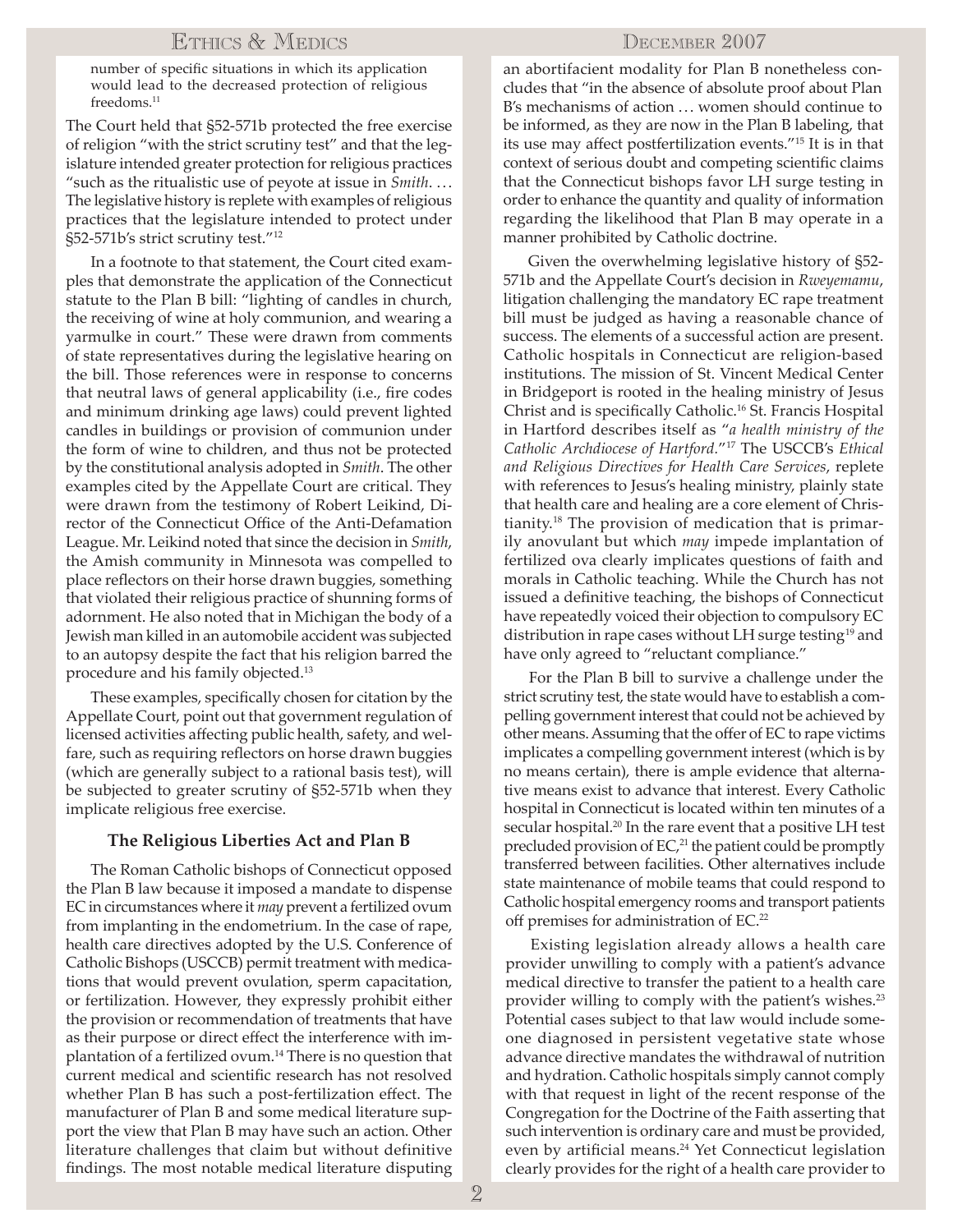## ETHICS & MEDICS

transfer the patient rather than comply with a religiously objectionable advance directive. Similarly, transfer of rape victims to secular hospitals or to mobile response teams is an alternative sufficient to accommodate the government interest behind the rape treatment bill. A mobile response team may require additional personnel and expense, but that merely indicates that the State of Connecticut would prefer a different alternative, not that it is unavailable. Since either alternative could secure the governmental interest, the "least restrictive means" element of §52-571b would create a substantial barrier to application of the legislation to Catholic hospitals.

### **What Is at Stake?**

On the surface, the current dilemma in Connecticut appears to be limited to EC treatment in rape cases. It will undoubtedly be used as a sword in state legislative battles across the nation and may well become a national campaign issue in the upcoming presidential election. But much more is at stake. Religious liberty has suffered a terrible defeat. If provision of medication that may prevent implantation of fertilized ova can be thrust upon Catholic hospitals in Connecticut, why not require that rape victims be provided with RU-486 at discharge in case EC fails and the patient subsequently discovers that she is pregnant? What about direct abortions? The list of potential state interventions into Catholic health care services is lengthy. How about tubal ligation or provision of oral contraceptives following childbirth if requested by the patient? Or compelled participation in the death penalty by injection at any licensed health care facility? Or mandated in vitro fertilization procedures at all licensed health care facilities providing obstetric care? Or perhaps a repeal of the conscience clause applicable to advance medical directives that currently permit patient transfer as set forth in §19a-580a, such that Catholic health care facilities would be obliged to withdraw nutrition and hydration from patients to whom they are doctrinally obliged to provide such care. EC for rape victims without prudential testing as judged appropriate on religious and moral grounds is just the beginning The stakes could not be higher or the implications more ominous.

#### Rev. Deacon Thomas J. Davis, Jr., J.D., L.LM. (Trade Regulation), M.A. (Moral Theology)

*The author, a practicing attorney, is a deacon of the Melkite Greek-Catholic Eparchy of Newton assigned to St. Ann Church in Danbury, Connecticut.*

<sup>1</sup>Emergency contraception (EC) is defined in the Connecticut bill (Public Act No. 07-24, effective October 1, 2007) as "one or more prescription drugs used separately or in combination ... to prevent pregnancy." This article assumes familiarity with the evolving and at time misleading definitions of "conception," "pregnancy," "contraceptive," and "abortion" that have marked the cultural, medical, and ethical debate associated with the scientific manipulation of reproduction and fertility. For more on that topic and its relationship to the debate over EC in rape treatment protocols, see my article in *The Catholic Tran*script, April 27, 2007, http://www.catholictranscript.org/index. php?option=com\_content&task=view&id=268&Itemid=34.

- 2LH (luteinizing hormone) surge testing is frequently, if inaccurately, referred to as an "ovulation test." In fact, a positive LH surge means that a woman may have or will ovulate in the near future. The test consists of a urine dip, which, if positive, discloses the presence of LH at surge levels. LH surge levels usually appear sixteen to thirty-two hours prior to the release of an ovum and rapidly decline thereafter. Thus, LH at surge levels provides a time range extending from approximately thirty-two hours before ovulatory release of an ovum to a similar duration following such release. 3Plan B is a trade name for the most commonly used and best known
- emergency contraceptive, levonorgestrel.
- <sup>4</sup>The emergency department chairman of one Catholic hospital submitted written comments in opposition to the bill, noting that EC is administered if testing determines that the victim "is not pregnant or not ovulating." (Written submission of Ronald Thomas, M.D., to Connecticut Human Services Committee, Bill No. SB-1343, Public Hearing March 13, 2007; summarized in HS Committee Joint Favorable Report, http://www.cga.ct.gov/2007/jfr/s/2007SB-01343-R00HS-JFR.htm.) Disturbingly, Amy Breakstone, M.D., Chair of the Division of Obstetrics and Gynecology in the Department of Surgical Services at Bristol Hospital, testified in 2006 and submitted written testimony in 2007 to the effect that "it has been the unspoken habit of emergency department physicians and [physician assistants] to provide emergency contraception, even in those hospitals where policy dictates otherwise." (Testimony before the Connecticut Public Health Committee, March 6, 2006, transcript, http://www.cga.ct.gov/2006/PHdata/chr/2006PH-00306-R001000-CHR.htm.) Dr. Breakstone's testimony was essentially that the staff of a Catholic hospital emergency room were providing Plan B to rape victims in violation of their own hospital rules, thereby placing their jobs in jeopardy, and that the mandatory legislation was needed to protect their employment.
- <sup>5</sup>Strikingly, one proponent, Matthew Saidel, M.D., an obstetriciangynecologist and medical director of Women's Health Connecticut and Physicians for Women's Health, submitted written testimony that directly supports the claim that EC operates to prevent implantation of fertilized ova. "On the rare occasion that it does not prevent the egg from being released, emergency contraception simply makes it much more likely that it will not find a place to land." (Testimony summarized in HS Committee Joint Favorable Report, Public Hearing March 13, 2007, http://www. cga.ct.gov/2007/jfr/s/2007SB-01343-R00HS-JFR.htm.) 6Bishop William E. Lori Blog, September 29, 2007, www.bishop
- loriblog.org/.
- 7374 U.S. 398 (1963).
- 8494 U.S. 872 (1990).
- 9The federal Religious Freedom Restoration Act (RFRA), 42 U.S.C. §2000bb, was declared unconstitutional as applied to the states in *City of Boerne v. Flores*, 521 U.S. 507 (1997). However, in *Gonzales v. O Centro Espirita Beneficente Uniao do Vegetal*, 546 U.S. 418 (2006), the Supreme Court upheld the act as applied to federal action. The decision effectively reversed the result of *Smith* (as applied to federal action), holding that seizure of sacramental tea containing a schedule 1 banned substance, while clearly permissible pursuant to rational relationship test applied in *Smith*, could not survive the "compelling government interest/least restrictive means" test legislated through RFRA.

1098 Conn. App. 646 (2006).

12Ibid., 664.

13Testimony of Robert Leikind before Connecticut Judiciary Committee, Bill No. SB-1343, Public Hearing March 1, 1993, transcript 1993JUD00301-R001500-CHR.HTM available at http://www.cga. ct.gov/. Ironies abound in legislative histories no less than in life. Of note is the odd fact that the principal religious opposition to the Connecticut Religious Freedom Act came from the Catholic Church. At the same public hearing, John King, an attorney representing the Connecticut Catholic Conference, specifically objected to the bill because it "would in effect be overturning the recent decisions of the United States Supreme Court in this

<sup>11</sup>Ibid., 660–61.